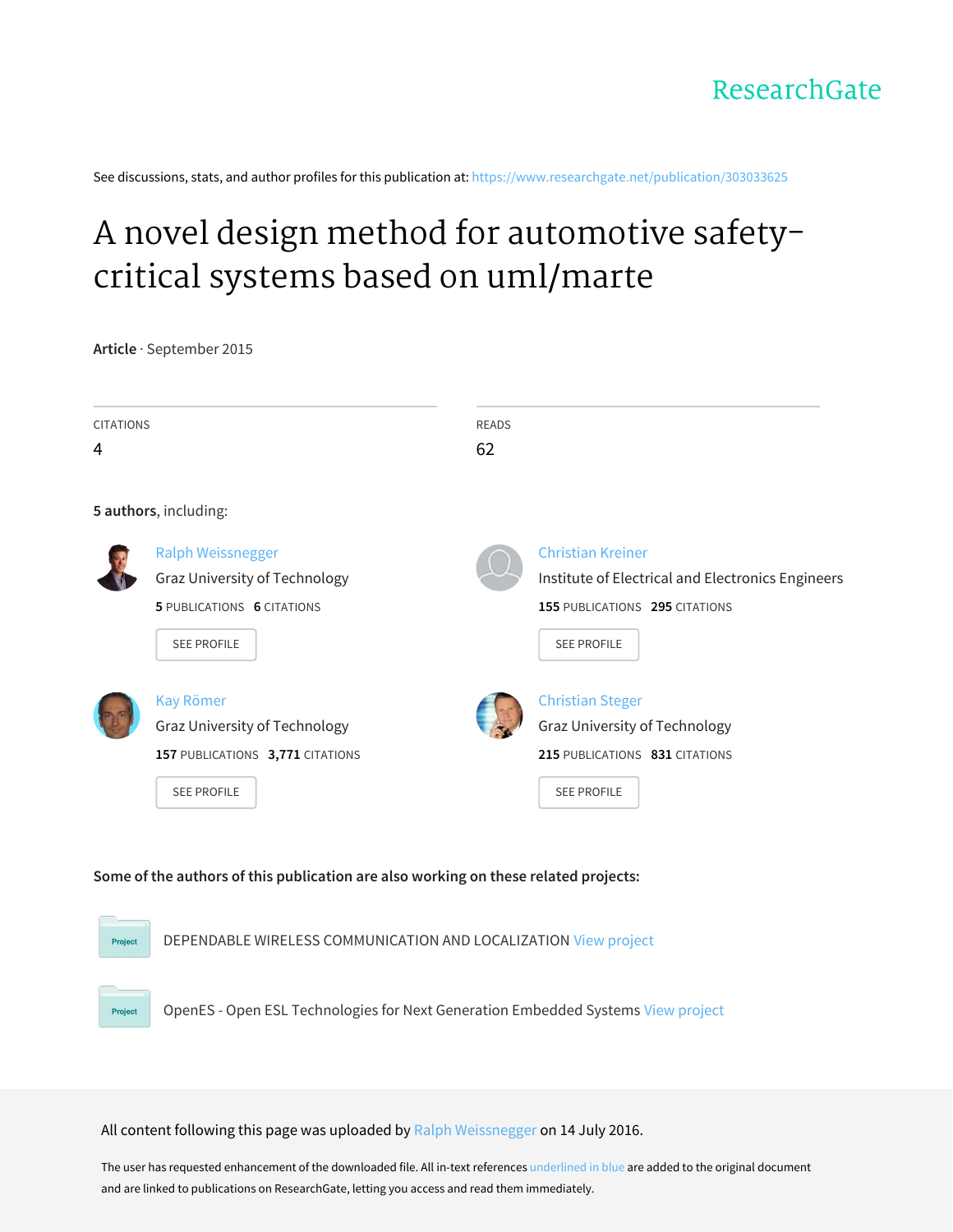# A Novel Design Method for Automotive Safety-Critical Systems based on UML/MARTE

Ralph Weissnegger<sup>\*†</sup>, Markus Pistauer<sup>†</sup>, Christian Kreiner<sup>\*</sup>, Kay Römer<sup>\*</sup> and Christian Steger<sup>\*</sup>

∗ Institute for Technical Informatics

Graz University of Technology (TU Graz), Austria

Email: (ralph.weissnegger, christian.kreiner, roemer, steger)@tugraz.at

†CISC Semiconductor GmbH, Klagenfurt, Austria

Email: m.pistauer@cisc.at

*Abstract*—The complexity of electric/electronic systems in today's vehicles is steadily growing. New challenges arise through highly distributed systems which interact with and have an impact on the physical world, so-called cyber-physical systems. There is a need for modeling languages like UML/MARTE to support engineers and managers throughout the whole design process to reduce costs and time to market. Especially when it comes to safety-critical systems, safety aspects must be handled on various abstraction levels from high level system description to detailed modeling of hardware and software. Not only functional but also non-functional requirements need to be taken into account here. In this paper, we present a seamless model-driven architecture approach to model safety-critical systems throughout the whole design phase of the functional safety standard ISO 26262. Furthermore, SysML is used to extend MARTE with semi-formal requirements to handle the issue with traceability. In order to demonstrate its efficiency, this methodology is applied to an industrial use case of a battery management system. The results show that MARTE is very suitable for modeling systems at any level of granularity in the automotive area, in compliance with functional safety.

#### I. INTRODUCTION

Today's cars consist of highly complex E/E systems with sensors and actuators networking with each other, in fact a car is now more or less a smartphone on wheels. It can be observed that there is a shift towards fully E/E cars, since traditional combustion engines are slowly disappearing. The sensing and controlling of these systems is the work of the highly distributed electrical control units (ECU) and it's no surprise that up to 100 of these micro-controller are currently integrated in an electric vehicle [1], [2].

Recent trends in the in-vehicle E/E architecture and new applications brought a rapid shift towards multicore, heterogeneous, networked, and reconfigurable systems. The design and development of such systems is extremely complex and imposes an enormous challenge for designers (hard- and software) from different domains in designing their applications. The next generation of such systems should be able to run in parallel on different parts (ECUs and/or processors, DSPs within a multicore architecture of a single ECU) of the system. Applications are going towards multimedia, infotainment, advanced driver assistance systems (ADAS), navigation and many more. This has an



Fig. 1. ISO 26262 design phase to MDA mapping

impact on design, development and management and in turn increases production costs and time to market. This has been acknowledged also on European industry level [3], [4].

With the growing complexity in the automotive area one aspect is turning out to be the key issue for future vehicle development: safety. This is especially the case whenever systems interact with and have an effect on the physical world, so-called cyber-physical systems, it is not longer sufficient to test a single behavior. The whole system must be validated as early as possible in the development cycle and at any level of granularity. This is also recommended by the ISO 26262 [5] standard for automotive E/E systems. The ISO 26262 is an adaption of the functional safety standard IEC 61508 and compliance is currently required for OEMs and suppliers of E/E systems. The ISO 26262 supports managers and engineers throughout the whole product lifecycle on different abstraction levels. As a variety of system assumptions and design solutions needs to be taken into consideration, a model-based approach is an important basis for engineers and multiple stakeholders. It helps designers to have a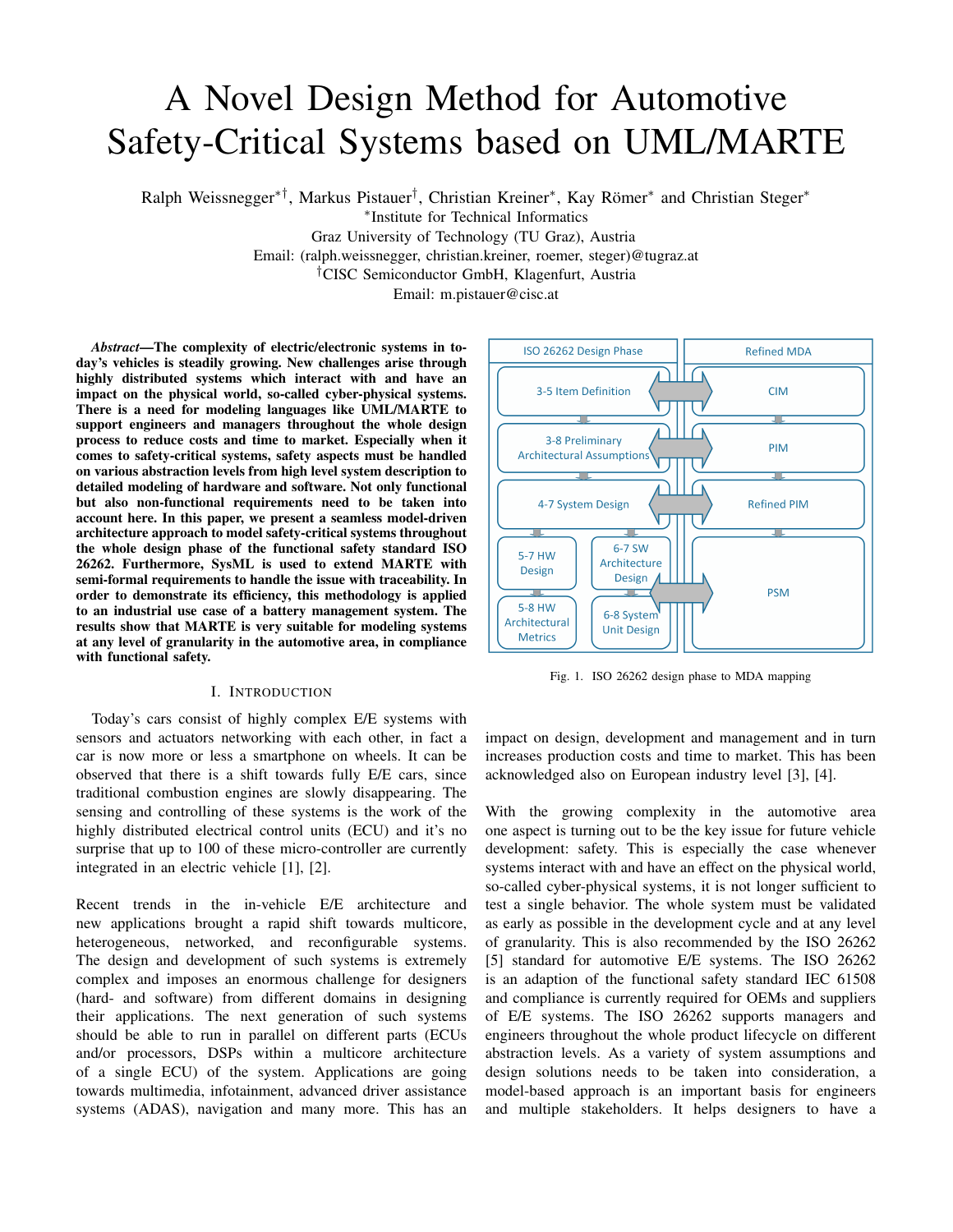quick and augmented view of the system and provides an effective way for communication, especially if systems are very complex and involve a number of teams in the design.

A way to model such systems is MARTE. This is an extended profile to UML2 and provides capabilities for modeling hardand software, as well as timing and performance behavior. It is used at present by many semiconductor vendors and suppliers [6]. Today, MARTE is not very common in the automotive domain but with the newly electrification of vehicles and thus more and more components are related to E/E systems, MARTE could well help to save development costs and time in the future. Furthermore, it is the driven system-design language in the European Catrene-project OpenES [7]. OpenES is a European initiative to fill the gaps in today's system-design and to develop common solutions to stay competitive. A special focus is given to integral support for functional, but also non-functional requirements such as timing, thermal issues and power.

Another aspect of UML is that it is now supported by several commercial and open-source tools like Eclipse's Papyrus [8], that helps designers to model systems in UML and extensions like MARTE or SysML.

In this paper we present a way to model safety-critical systems on different levels of abstractions. We show that there are existing modeling languages that provides us with capabilities to represent the whole design flow of the functional safety standard ISO 26262 without compromises and helps us with additional features for safety analysis. We therefore use a refinement of the Model Driven Architecture (MDA), elaborated in the OpenES-project. We show that we can map the whole process from item definition and system design to hardware and software separation, to the model-based approach depicted in Fig.1. In our approach, each level in the ISO 26262 has an equivalent level in the MDA. This helps designers and engineers to keep a consistent view on all levels of the design phase. Furthermore we use the capabilities of SysML to model each requirement on different abstraction levels in the requirements phase to have a seamless allocation to our models and diagrams in the design phase. We also show that MARTE is very suitable for designing complex systems in the automotive area.

The paper is organized as follows: Section 2 presents the state of the art and related work. A short overview of functional safety and the safety lifecycle is given in Section 3. Section 4 describes the model driven architecture approach and the modeling languages in use. Section 5 presents our methodology applied to a case study for a battery management system. This is followed-up by the conclusion in Section 6.

### II. RELATED WORK

How to use MARTE in a co-design process is discussed in several papers [9], [\[10\]](https://www.researchgate.net/publication/221339185_A_co-design_approach_for_embedded_system_modeling_and_code_generation_with_UML_and_MARTE?el=1_x_8&enrichId=rgreq-695bbb5fdc4ef9e22aacde369431015d-XXX&enrichSource=Y292ZXJQYWdlOzMwMzAzMzYyNTtBUzozODM2NDUzNzExMjU3NjBAMTQ2ODQ3OTU5MjgwMA==), [11]. They show how MARTE complies with the model-driven architecture and the defined abstraction levels. In these papers the issue of how to model hardware and software on different abstraction levels in the design process is also discussed. The paper authors also address the issues of modeling extra-functional properties and the mapping from software applications to platforms. However, they do not consider traceability to SysML requirements, nor do they take modeling of safety constraints into account.

The authors of [12] present a concept how to apply the ISO 26262 in the development of a safety critical system. They address the system level as contained in part 3 (concept phase) and part 4 (product development at the system level) of the functional safety standard, but do not take detailed hardware or software modeling into account. Furthermore they do not use standards like UML for systemmodeling, nor are they able to maintain a seamless flow throughout the design phase. This approach also does not show how to add behavioral diagrams to the flow, nor are safe states or other behavioral functions defined. Traceability to structural and behavioral diagrams is only partially covered.

How to use SysML as representation of requirements in the automotive industry and the functional safety standard is discussed in [\[13\]](https://www.researchgate.net/publication/268191143_Development_Phase_in_Accordance_with_ISO_26262?el=1_x_8&enrichId=rgreq-695bbb5fdc4ef9e22aacde369431015d-XXX&enrichSource=Y292ZXJQYWdlOzMwMzAzMzYyNTtBUzozODM2NDUzNzExMjU3NjBAMTQ2ODQ3OTU5MjgwMA==), [14], [\[15\]](https://www.researchgate.net/publication/283126151_Semi-formal_Representation_of_Requirements_for_Automotive_Solutions_Using_SysML?el=1_x_8&enrichId=rgreq-695bbb5fdc4ef9e22aacde369431015d-XXX&enrichSource=Y292ZXJQYWdlOzMwMzAzMzYyNTtBUzozODM2NDUzNzExMjU3NjBAMTQ2ODQ3OTU5MjgwMA==). The authors show how to model the requirements on different abstraction levels in a semi-formal way. Also the traceability between the different levels in the requirements phase of the safety lifecycle are handled. One approach [14] extends SysML to define requirements of safety-critical systems. In [\[15\]](https://www.researchgate.net/publication/283126151_Semi-formal_Representation_of_Requirements_for_Automotive_Solutions_Using_SysML?el=1_x_8&enrichId=rgreq-695bbb5fdc4ef9e22aacde369431015d-XXX&enrichSource=Y292ZXJQYWdlOzMwMzAzMzYyNTtBUzozODM2NDUzNzExMjU3NjBAMTQ2ODQ3OTU5MjgwMA==) also the allocation to structural and behavioral models is taken into account. This approach shows how to use SysML for requirements on different abstraction levels very well. Unfortunately this method does not cover the whole design phase of the ISO 26262 and confines traceability solely to UML/SysML diagrams. We will build upon this approach in our paper to cover all traceability aspects as recommended in the standard. As none of these approaches consider MARTE as detailed modeling language for hardware and software, we will show how to use SysML to maintain the traceability to MARTE models on multiple levels.

One language that is established in the automotive area is EAST-ADL [16]. EAST-ADL is a language for the development of vehicle embedded electronic systems and in combination with AUTOSAR, the initiative to standardize software development. The language was developed in the context of the ITEA cooperative project EAST-EEA and further projects like ATESST [17] and MEANAD [18]. Since EAST-ADL is included in Eclipse Papyrus also SysML requirements models can be used to define requirements [\[19\]](https://www.researchgate.net/publication/224315323_Experiences_from_a_model-based_methodology_for_embedded_electronic_software_in_automobile?el=1_x_8&enrichId=rgreq-695bbb5fdc4ef9e22aacde369431015d-XXX&enrichSource=Y292ZXJQYWdlOzMwMzAzMzYyNTtBUzozODM2NDUzNzExMjU3NjBAMTQ2ODQ3OTU5MjgwMA==).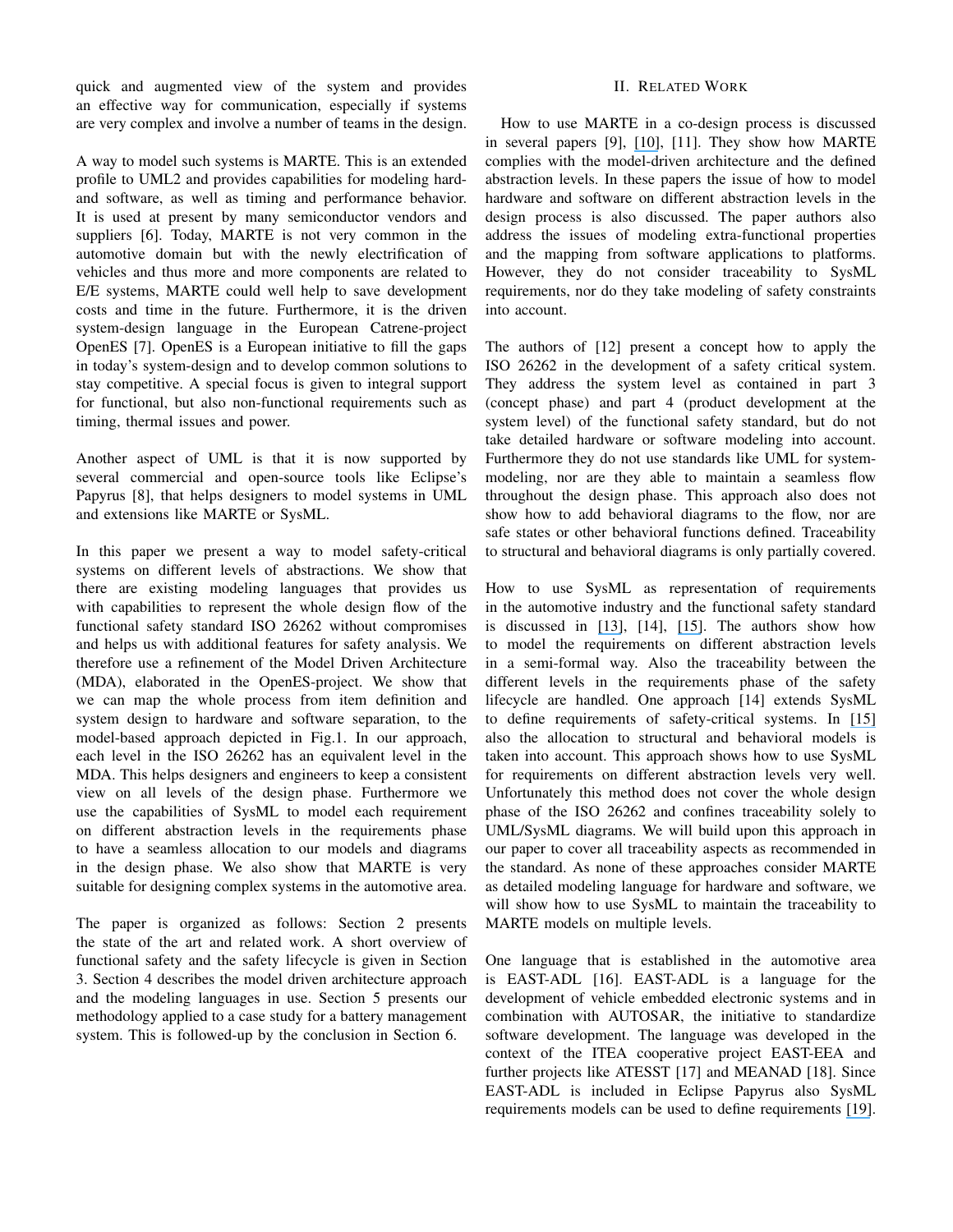The language is structured in five abstraction layers, each with a corresponding system behavior: vehicle level, analysis level, design level, implementation level and operational level. EAST-ADL is built on top of AUTOSAR and covers only the abstraction levels from vehicle to design level [\[20\]](https://www.researchgate.net/publication/221473940_Managing_Complexity_of_Automotive_Electronics_Using_the_EAST-ADL?el=1_x_8&enrichId=rgreq-695bbb5fdc4ef9e22aacde369431015d-XXX&enrichSource=Y292ZXJQYWdlOzMwMzAzMzYyNTtBUzozODM2NDUzNzExMjU3NjBAMTQ2ODQ3OTU5MjgwMA==). The implementation and operational levels are modeled in AUTOSAR which makes the top down traceability and also the traceability to the requirements, as specified is required by the ISO 26262 standard, very cumbersome and error prone. One purpose of the ATESST and MEANAD project was to provide capabilities to map the functional safety standard to EAST-ADL abstraction levels. These levels are not in compliance with the model driven architecture, nor does this approach address all the design-levels of ISO 26262. Furthermore this language lacks of referencing timing and performance properties or other extra-functional properties, which are addressed in detail in MARTE.

As more and more systems in the automotive domain are now related to real-time and embedded systems, bringing the safety standard to MARTE is a next step in the development of safety-critical systems.

#### III. FUNCTIONAL SAFETY

ISO 26262 is an adaption of the function safety standard IEC 61508 for automotive E/E systems. Since ISO 26262 is treated as state of the art in court, OEMs and their suppliers are required to comply with this standard today. It addresses hazards caused by safety related E/E systems due to malfunction and covers functional safety aspects through the whole lifecycle. It governs the identification, design, implementation and testing in form of an industry-standard V-model, called automotive safety lifecycle. The standards also provides an Automotive Safety Integrity Level (ASIL) analysis to specify the items necessary safety requirements for the development to hardware and software components. A safety goal is derived for each hazardous event with an ASIL-classification. The safety goals are the source for the whole chain of the safety lifecycle. This in turn results in a safety case, to show that the system is acceptably safe. The safety case is used to collect and present evidence, to support safety claims and arguments. In this work we address the left side of the V-model, from concept phase to product development. Since the right side addresses verification, testing and production it is not handled by our approach and is beyond the scope of this work. We use an MDA approach to demonstrate how we can model safety aspects in the design phase of the automotive safety standard.

#### IV. MODEL-DRIVEN ARCHITECTURE

#### *A. Modeling languages*

UML is a modeling standard of the OMG (Object Management Group) [21]. It is a graphical representation for specification and documentation of software and other systems. It delivers a complete view of the system, their individual components and the interaction between them. UML has different types of structural (e.g. Class, Component, Composite Structure) and behavioral (e.g. Activity, UseCase, State Machine) diagrams. Although this language is well suited for developing software, it provides no capabilities to design hardware and non-functional properties.

Another approach is SysML [22] as domain-specific modeling language. It uses a subset of UML2 and provides additional extensions to describe complex systems in system engineering. SysML supports UML2 by two additional diagrams (requirements, parametric) for requirementsengineering and performance-analysis. It provides a good mechanism for allocating requirements to components or behavioral diagrams, but is inaccurate in modeling hardware and resources.

MARTE was defined as an adaption from the OMG to address the shortcomings of modeling platforms in UML. MARTE [23], [24] is a domain-specific modeling language intended for model-based design and analysis of real-time and embedded software of cyber-physical systems. MARTE is defined as a profile in UML2 and provides additional mechanisms for modeling real-time systems, which are missing in UML. MARTE has the advantage of precise hardware and software resources in the form of *HRM* and *SRM* stereotypes. In addition it is possible to allocate software applications to hardware resources with the help of the MARTE allocation mechanism. MARTE follows the philosophy of cyber-physical systems to deal with whole systems rather than a set of specialized parts. This is also recommended by the ISO 26262 for the design of safetycritical systems.

The MDA approach has gained more importance as a result of a trend to pursue more formal modeling languages and greater exploitation. We can see from the definition of the different sub-profiles that MDA is also anchored in the MARTE language. The importance of this development has also been acknowledged on European level, where MARTE and the MDA approach have a significant part in the Catrene project OpenES. For our approach we only use standardized MARTE elements.

### *B. Refined model-driven architecture*

Since the levels of the standard MDA by the OMG were not adequately specified and lacked formal definition in the OpenES-project, partners elaborated a refinement of the MDA-approach (Fig. 1). This figure illustrates our mapping between the different levels in the design phase of ISO 26262 and the levels in the MDA. In our methodology, each level of the functional safety standard has an equivalent level in the MDA approach. The detailed definition of each level is given below:

Computation Independent Model (CIM) - aims at providing a system level view, mainly focusing on its functional structure. It does not specify any information on how the functionality will be implemented. In particular there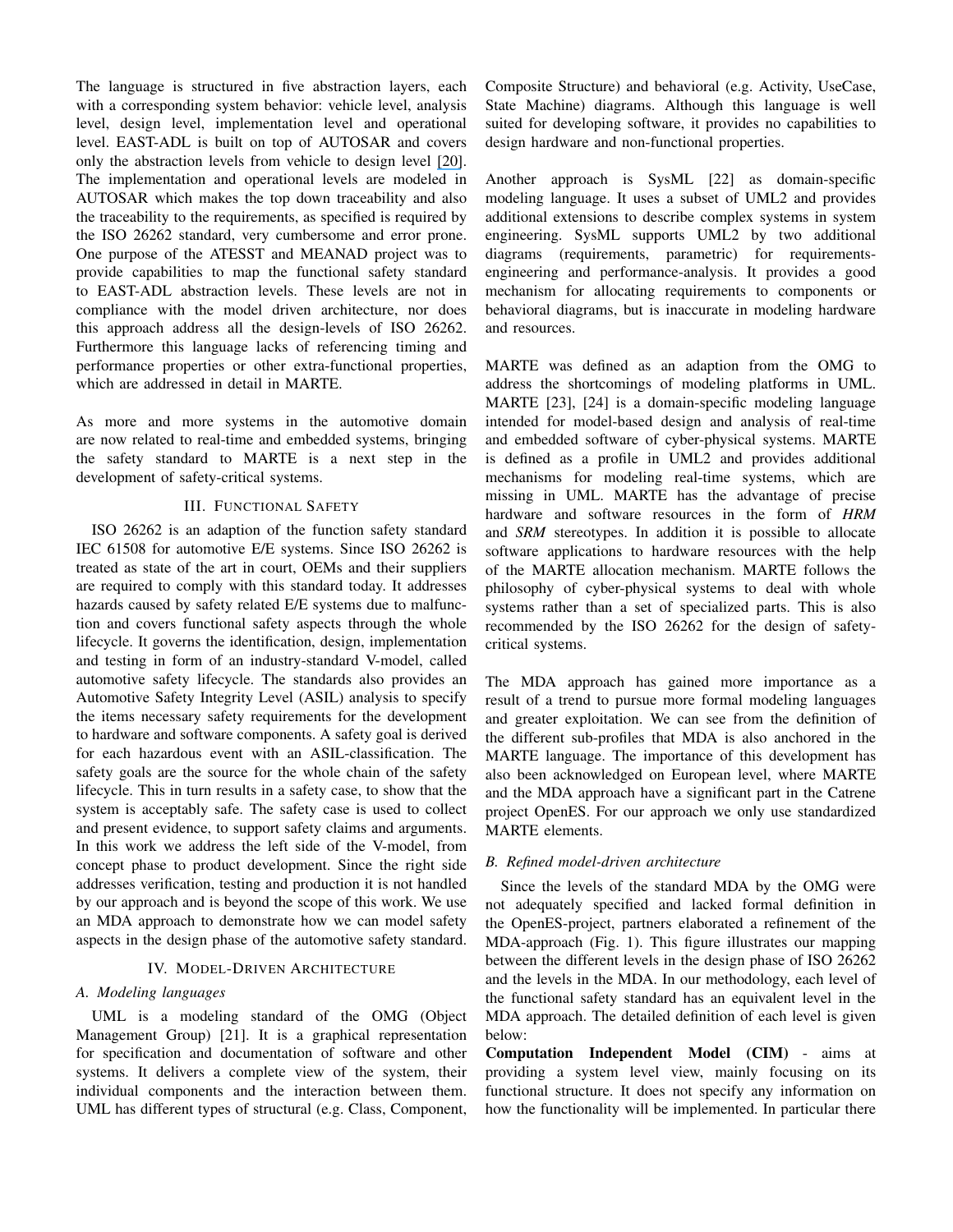is no hardware software identification. Moreover, this kind of model is not precise enough to execute models. Despite the lack of an explicit or implicit model of computation, CIM can include system level use cases showing synchronous and asynchronous communications between the different functional blocks. CIM is too abstract to specify any nonfunctional properties.

Platform Independent Model (PIM) - includes CIM capabilities with additional behavioral models like UML state machines or activity diagrams. Moreover, non-functional properties like timing, power, thermal issues or safety can be expressed at this level of refinement. PIM are not fully executable models, only a part of the whole system can be detailed more precisely. If the behavior is not directly expressed in diagrams, the models can be referenced to existing implementation code. These models can be used for an early and high-level simulation of the system-behavior. A PIM shows that part of the specification, which does not change from one platform to another.

Refined PIM - has been explicitly identified to fit with the OpenES sub-system definition concept. It consists in a functional decomposition of the PIM with a granularity detailed enough to allocate each of its blocks to a single hardware or software execution resource. In other words, a PIM functional block cannot be allocated on several execution resources. The functional blocks should be split beforehand into different sub-functionalities. Furthermore, their communication interfaces should be identified before mapping them onto different execution resources.

Platform Specific Model (PSM) - encompasses several aspects. It should first contain elements that will describe the execution platform, including hardware and software execution resources. On the hardware side, the model can contain low level details, such as registers and memory map information. On the software side, the execution platform description can specify OS-specific information, such as tasks, scheduling algorithms or middleware services. Complementary to those platform description aspects, the PSM can contain a new refinement of the PIM model where platform independent functional components are transformed into platform specific components, with explicit references to the execution resources services. The PSM part can be partially generated by the Allocation Model described below. Allocation Model - is an intermediate step between the refined PIM and the full PSM. It expresses how refined platform-independent functional components can be allocated onto hardware or software execution resources. It implies that part of the PSM already exists, to identify and reference those execution resources. It can be the input of extra-functional properties analysis tools to verify if a given mapping will allow meeting expected extra functional property constraints. It can also be the source of code generation or model transformation to obtain detailed platform-specific application model. Since the allocation model is more like a link to a higher detailed model, it is not a separate level in our approach.



Fig. 2. Item definition : high-level functional view

## V. EXAMPLE CASE STUDY: BATTERY MANAGEMENT SYSTEM

To show how we can use MARTE and the MDA approach through the whole design phase of the functional safety standard we demonstrate this by an industrial example of a battery management system with recuperation features provided by CISC Semiconductor. As more and more vehicles are now powered by Li-Ion-batteries, the challenge for engineers to ensure reliability and fault-tolerance of batteries is also greatly increasing. Problems with overheating or even explosions have been frequent in the past. The mainly cause of these problems was excessively high energy intake from regenerative braking or harsh environmental conditions. Management systems and mechanisms are thus essential to assure that persons are not put at risk and that no damage is caused. Safety mechanisms such as redundant and diverse measurements of the temperature and voltage of battery-cells decrease the occurrence of single-point, residual and multiple-point faults. Also the multiple and diverse calculation of sensor-data is an important measurement at a high integrity level. Since it is beyond the scope of this paper to examine all safety aspects of the item, we focus here on monitoring the state of the battery. The parts of the Battery Management System are explained in detail below:

Battery Monitoring Unit (BMU) - is the main controller of the battery. It measures different values coming from sensors of the battery-cells. The BMU computes the State-Of-Charge (SOC), State-Of-Health (SOH) and is responsible for cell balancing, cell protection and demand management of the battery. It also controls a hardware switch, which connects the battery to the electric motor.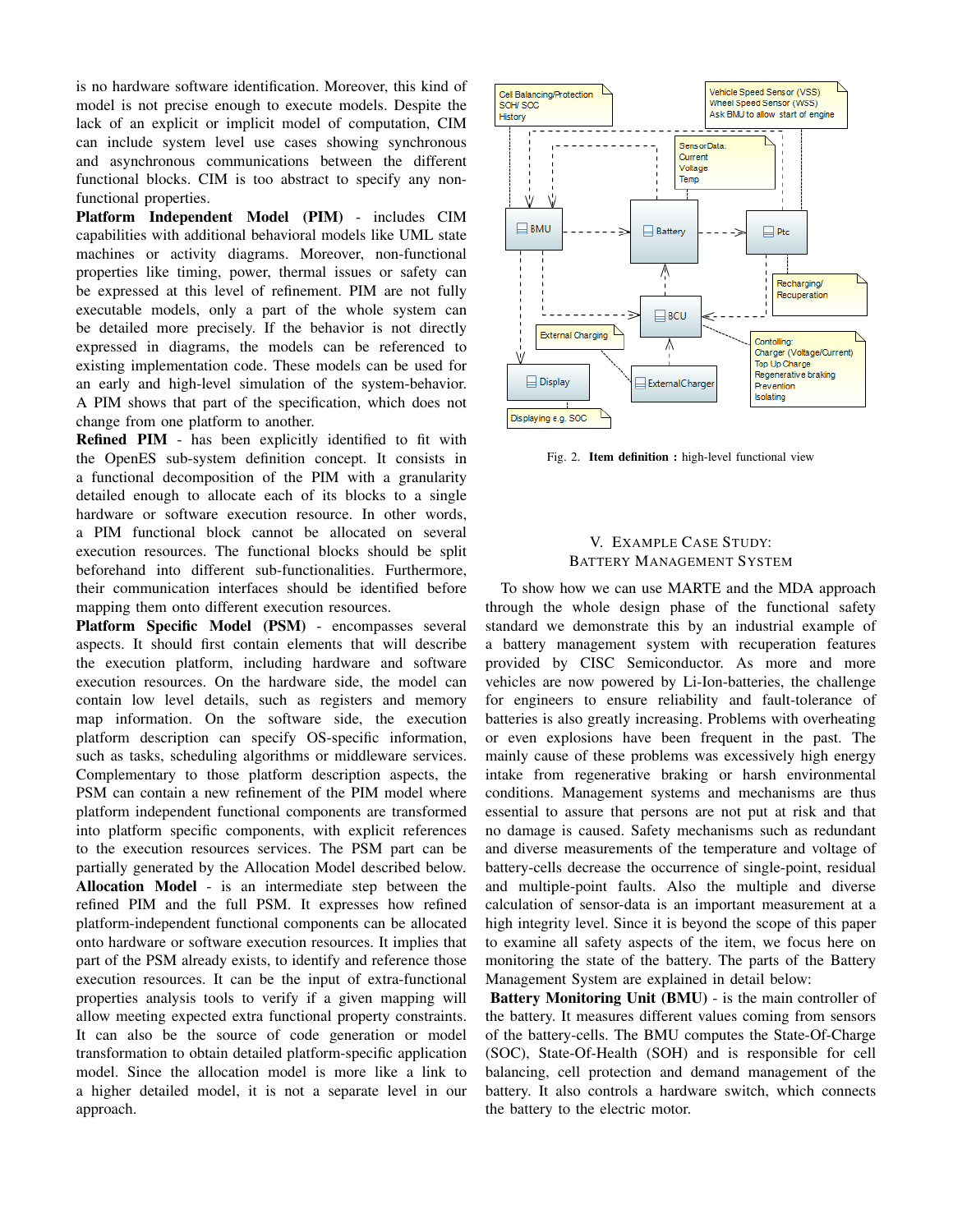Battery Control Unit (BCU) - controls the voltage and current profile of the charger output during the charging process. Besides controlling the charge of the external charger it monitors the regenerative braking charges and dumps it when the battery is fully loaded. If a fault occurs the battery can be isolated or the BCU sends a signal to the PTC to restrict the speed limit.

Power Train Controller (PTC) - is the main contactor between the battery and the electric motor. It controls vehicle and wheel speed and instructs the BMU, which monitors the state of the battery, to start the motor.

Battery - consists of 12 cells, connected in series. Each cell has a temperature sensor and connections to measure the voltage.

Display - shows the current SOC and SOH and warns the driver if a critical threshold is reached.

The first and most essential step in the development process in the context of the functional safety standard is to define the item. The definition of an item is a system or array of systems to implement a function at vehicle level to that the safety standard is applied. A system is a set of elements containing at least a sensor, controller and actuator, whereby an element can be a hardware or a software part. Figure 2 shows the item definition modeled as functional blocks by means of a UML composite structure diagram and informational flows. This provides a good view of the whole item at CIM-level with boundaries and interfaces to the environment. On this level we show how the functional blocks communicate with each other, but do not specify how the functionality will be implemented. A safety goal is derived with the help of the item definition and the hazard analysis and risk assessment, for each hazard. Each safety goal has its own ASIL-level that classifies the severity, exposure and controllability of the operating scenario. For this example an ASIL C safety goal was stated: *"excessive battery temperature must be avoided"*. The safety goals provide the basis for the functional safety requirements (FSR) specified in the functional safety concept (FSC), (ISO 26262, Part 3-8). A derived FSR for this example would be *"A BMS shall monitor and control the battery. The battery must operate in working range"*.

The ISO 26262 standard recommends different methods and design techniques to achieve safety on certain ASIL-levels. In this example we choose the heterogeneous duplex pattern to increase the reliability and availability of the system. The heterogeneous duplex pattern uses extra and diverse hardware components and has the advantage of being able to handle not only random but also systematic faults. Different hardware components will lead to the hardware reacting in different ways and also increasing the coverage of common cause failures. As our item has an ASIL C classification, the standard recommends using two independent and diverse signals to control the battery-cells, to achieve redundancy and diversity. We combine this with the decompositionmechanism of the ISO 26262, which allows us to decompose



Fig. 3. Architectural assumption: a pre-version of the system design, no information about the used platform is given

our ASIL C sensor into two ASIL B(C) sensors in order to have the same classification but also to increase reliability by using independent redundant and diverse measurements. In the next step we make a refinement of our previously defined FSR to *"A safe state will be switched to, if the two measurements deliver different values of the battery-cells (plausibility-check)"*. The safe state is the desired behavior of the system in the event of a fault. It ensures the safe operation of a system. This corresponds in our case to a safe state such as *"Reduce the power (degradation function) or even shutdown the connection from the battery to the motor"*.

The result of the functional safety concept is the preliminary architectural assumption illustrated in Fig.3, a pre-version of the system design, which is the actual solution to the functional requirements. In this diagram the relationship between the different components is more explicitly expressed and gives a more detailed view of the system. Moreover MARTE flowports (in, out, in \_out) of component instances are also present, as well as connectors between them. On this abstraction level (PIM) we are independent of the actual implementation and therefore do not specify any technical details nor platform on which the function may be implemented. With the use of the MARTE general resource model (GRM) we are able to make our first assumptions regarding the system design. With the stereotype *"communicationMedia"*, properties such as capacity or transmission-mode for the CAN bus can be defined. The *"computingResource"* stereotypes is used in order to also model processing resources at a very high level of abstraction with no concern about the details of CPU speed or memory capacity.

At this stage additional behavioral models like activity diagrams or state machines are also added to describe the behavior of the system. These behavioral diagrams are allocated to the blocks of the architectural assumption. In Fig.4 the safe state is modeled by means of nodes and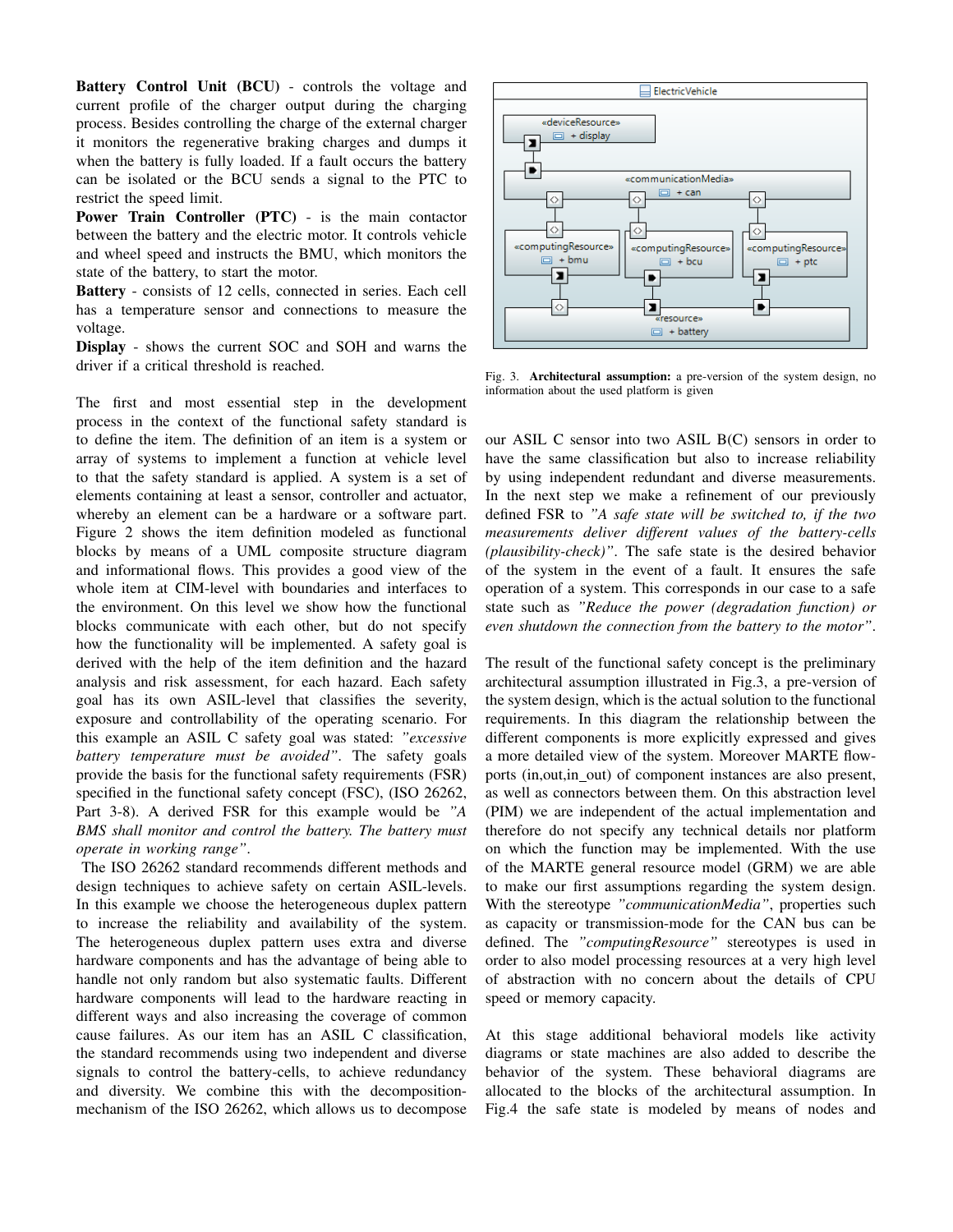

Fig. 4. Safe state: activity diagram with extra-functional timing properties

edges. First assumptions regarding timing constraints can also be considered in the activity diagram with the help of *"timedProcessing"* stereotypes. This is not shown in the figure but it is specified by a duration of *"value=30;unit=ms"* in the value specification modeling format (VSL). A more precise timing behavior of each node in the diagram can be made in a subsequent refined step, where more detail is given from the hardware software interface (HSI). An example would be the detailed description about system reaction or fault reaction time. It is the advantage of MARTE to capture timing information by means of qualitative and quantitative annotations in the description of the behavior. These expected behavior specifications can provide important inputs to perform model validation in later phases of the process. Another aspect of behavioral diagrams and timing constraints is to use them later for the generation of testbenches for simulation-based verification purposes. Furthermore they can be used for comparison with simulation results.

Now that the pre-version of our system design has been completed, the MARTE-models are coupled with preexisting implementation-models written in SystemC-TLM. This allows us to use a high-level simulation to have a closer look at the dependencies between the different components. For this purpose we use SHARC [25], an Eclipse-based tool under development for modeling and simulation of cyber-physical systems at different levels of abstraction. SHARC is an enhancement of SyAD/SIMBA [\[26\]](https://www.researchgate.net/publication/232615709_Automated_simulation-based_verification_of_power_requirements_for_Systems-on-Chips?el=1_x_8&enrichId=rgreq-695bbb5fdc4ef9e22aacde369431015d-XXX&enrichSource=Y292ZXJQYWdlOzMwMzAzMzYyNTtBUzozODM2NDUzNzExMjU3NjBAMTQ2ODQ3OTU5MjgwMA==) and uses co-simulation of various distributed components written in SystemC, Matlab or VHDL. It also allows us to switch to lower implementation levels of single components in the system, such as RTL-level simulation. This is particularly important for the verification of hardware safety mechanisms with methods like faultinjection and also recommended in the hardware design verification methods by the ISO 26262. The outcome of the preliminary architectural assumption, HSI, FMEDA/FTA and the hardware architectural metrics results in achieving the technical safety requirements (TSR). A FMEA/FTA on UML-models can be performed by approaches described in [\[27\]](https://www.researchgate.net/publication/262198322_Automatic_Fault_Tree_Generation_from_SysML_System_Models?el=1_x_8&enrichId=rgreq-695bbb5fdc4ef9e22aacde369431015d-XXX&enrichSource=Y292ZXJQYWdlOzMwMzAzMzYyNTtBUzozODM2NDUzNzExMjU3NjBAMTQ2ODQ3OTU5MjgwMA==) or [\[28\]](https://www.researchgate.net/publication/220773264_Bridging_the_Gap_between_Fault_Trees_and_UML_State_Machine_Diagrams_for_Safety_Analysis?el=1_x_8&enrichId=rgreq-695bbb5fdc4ef9e22aacde369431015d-XXX&enrichSource=Y292ZXJQYWdlOzMwMzAzMzYyNTtBUzozODM2NDUzNzExMjU3NjBAMTQ2ODQ3OTU5MjgwMA==). In this case-study example the TSR1 is defined as, *"Plausibility-checks every 30 ms of two analog sensors (temperature and voltage). If the difference of* 10 ◦C *is above the tolerance threshold for more than a certain time, go to*



Fig. 5. System design: applications are allocated to the used hardware platforms

*safe state"*. This in turn results in a first version of our system design. At this stage we make our first assumptions about what we are going to realize in hardware and software. As defined in the OpenES refined PIM, the systems must be split to subsystems if no allocation from each block to hard- or software is possible (atomic). We now refine the architecture by adding two ASIL B(C) hardware sensors, as a result of our foregoing step where the ASIL C sensor was split into two ASIL B(C) sensors with the decomposition-mechanism. We achieve a vertical traceability throughout the ISO26262 levels by aggregating the components in the UML class diagram. For the modeling of our hardware-platform we use the MARTE hardware resource model (HRM). In Fig.5 the battery is split into a multiplicity of battery-cells, each linked to a voltage and temperature sensor tagged with MARTE *"hwSensor"*. Included are also two processing units, a microcontroller and an ASIC tagged with *"hwComputingResource"* and *"hwASIC"*, which are specializations of *"hwResource"* stereotype. These two processing units are used to calculate the data coming from the sensors, independent and redundant. Furthermore, they increase the fault tolerance of the system. To show that we have now a clear separation between software and hardware, we allocate the sensorhandler- and the management-task to our computing resources, microcontroller, respectively battery management unit. At this point where applications are allocated to platforms, a schedulability analysis in MARTE like described in [29] can be performed. This enables an early analysis of design alternatives before committing to a particular design for implementation. This is especially important in the design of safety-critical systems where resource-handling must be carried out very carefully. It must be ensured that common tasks like multimedia applications are not influencing or locking resources from safety-critical tasks that must perform in a given time. A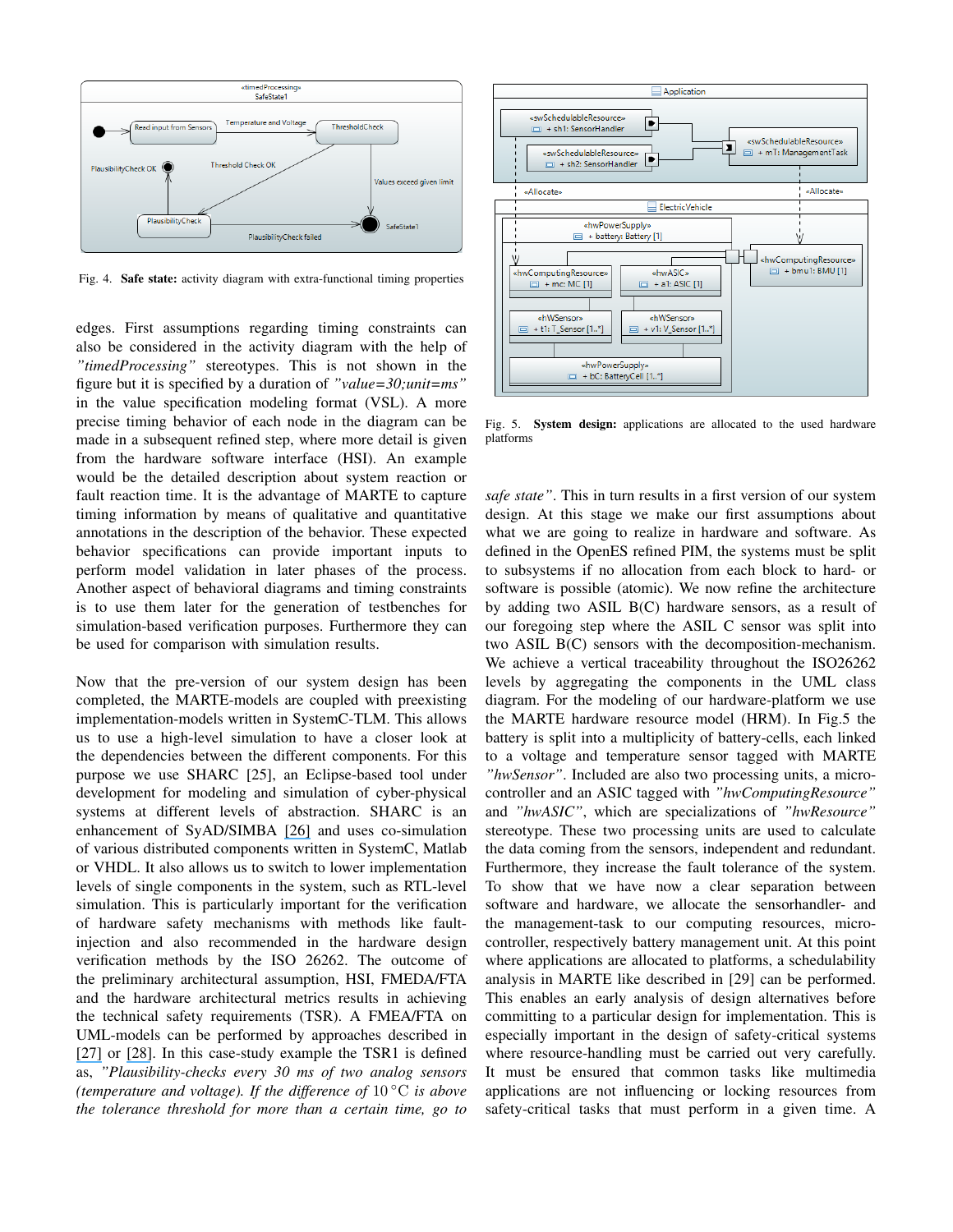

Fig. 6. Hardware-description: detailed structure of the battery management unit

task may be switched to another processing unit that needs his own protected memory. This approach allows to analyze worst-case scenarios of different tasks allocated to processor cores.

Now that the functional blocks of the system are split into hardware and software components the definition of the requirements for hardware and software can be made. The final level (PSM) of the design approach, the hardware and software architectural design, is derived from these requirements.

The MARTE profile provides a set of concepts for hardware modeling that can be used to define very detailed models of computing hardware. In this example the hardware is designed by means of composite structure diagrams to graphically show the inputs/outputs and interfaces, depicted in Fig.6. The BMU designed on system level is now split into four detailed components: CPU, ROM, RAM and CAN. With the help of MARTE *HRM*, the blocks are tagged with specialized stereotypes to specify the properties. Also additional safety relevant properties required for the hardware design such as failure rate, safety-related or not, hardware safety mechanism and associated diagnostic coverage can be annotated to the hardware description. In this approach we also use a self-defined MARTE profile, for describing the hardware in the IP-XACT [30] standard. The software tasks are described as usual in the software design by traditional class diagrams. The MARTE software resource model (*SRM*) and also the high level application model (HLAM) are sufficient for defining constraints to our system including message size or memory size. As the next step operations are added to the management task for the BMU such as ThresholdCheck(), Display() or PlausibilityCheck(). Also timing-attributes tagged with MARTE timing notations are added to the task. As more and more details are attached, this models are latter used for automatic code generation for hardand software in SystemC [31]. The Gaspard2 framework uses MARTE models to generate RTL code for synthesis or TLM code for simulation on a higher level of abstraction. This



Fig. 7. Requirements allocation to components and diagrams: vertical and horizontal traceability

closes the gap from early safety-critical requirement analysis and system specification to simulation and synthesis.

A decisive issue which is often mentioned in the ISO 26262 standard is assuring traceability. Traceability starts with the safety goal and runs through the entire requirement and design phase, from derived requirements like FSR and TSR to behavioral and structural models. Traceability must be assured at each level of the lifecycle to support not only engineers and managers from different domains but also the argumentation in the safety case. In our approach the requirements tree is modeled in SysML and the relationship between each requirement and level is linked with SysML *"derived"* stereotypes. If the description of the requirement is not detailed enough, another requirement can be linked with *"refine"* stereotype. In Fig.7 we show that we not only achieve vertical, but also horizontal traceability through the whole lifecycle by allocating each requirement to the associated component or diagram. Another approach is to represent SysML requirements in a specified spreadsheet-like table-view in Papyrus. This provides a good overview of all requirements and their *"satisfiedBy"* relationship. This table is fully dynamic and immediately updated if relationships between requirements and models are added or modified. It also scales up for larger systems.

#### VI. CONCLUSION

In this paper we demonstrated a methodology to model safety-critical systems at any level of granularity in the design phase of the functional safety standard ISO 26262, with the model-driven architecture approach (MDA). The specification and refinement of the MDA-levels were elaborated in the European Catrene-project, OpenES. A UML-profile MARTE for real-time and embedded systems was used to model safety aspects on all abstraction levels of the design-phase of the ISO 26262. We show that MARTE is very suitable for modeling E/E systems in the automotive area without using any extended